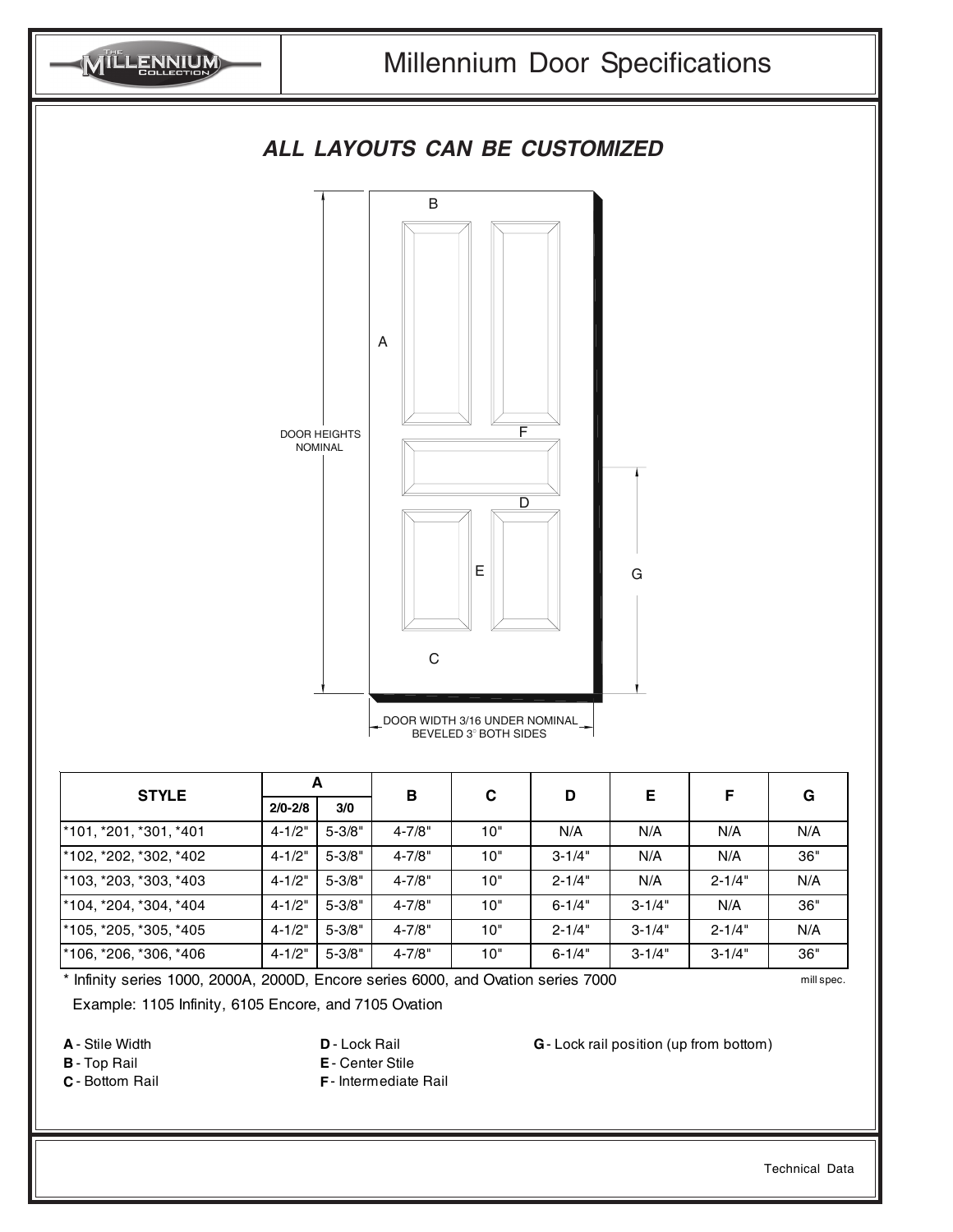





MILLENNIUM





A

G

 $\epsilon$ 

E

B

D









| 3/0        | в          | C   |                                                                             |            | F          | G   |
|------------|------------|-----|-----------------------------------------------------------------------------|------------|------------|-----|
|            |            |     | D                                                                           | Е          |            |     |
| $5 - 3/8"$ | $4 - 7/8"$ | 10" | $2 - 1/4"$                                                                  | N/A        | N/A        | 36" |
| $5 - 3/8"$ | $4 - 7/8"$ | 10" | $1 - 1/4"$                                                                  | N/A        | N/A        | N/A |
| $5 - 3/8"$ | $4 - 7/8"$ | 10" | $1 - 1/2"$                                                                  | $1 - 1/2"$ | N/A        | 32" |
| $5 - 3/8"$ | $4 - 7/8"$ | 10" | $2 - 1/4"$                                                                  | N/A        | $2 - 1/4"$ | 29" |
| $5 - 3/8"$ | $4 - 7/8"$ | 10" | $2 - 1/4"$                                                                  | $2 - 1/4"$ | N/A        | 36" |
| $5 - 3/8"$ | $4 - 7/8"$ | 10" | $2 - 1/4"$                                                                  | N/A        | N/A        | 32" |
| $5 - 3/8"$ | $4 - 7/8"$ | 10" | $3 - 1/4"$                                                                  | N/A        | N/A        | 32" |
| $5 - 3/8"$ | $4 - 7/8"$ | 10" | $3 - 1/4"$                                                                  | N/A        | N/A        | 36" |
|            |            |     | $\star$ lefinity contact 1000. Excess contact COOO and Outline contact 7000 |            |            |     |

Infinity series 1000, Encore series 6000, and Ovation series 7000 mill spec. 2 mill spec. 2

- 
- **B** Top Rail **E** Center Stile

**C** - Bottom Rail **F** - Intermediate Rail

**A** - Stile Width **D** - Lock Rail **G** - Lock rail position (up from bottom)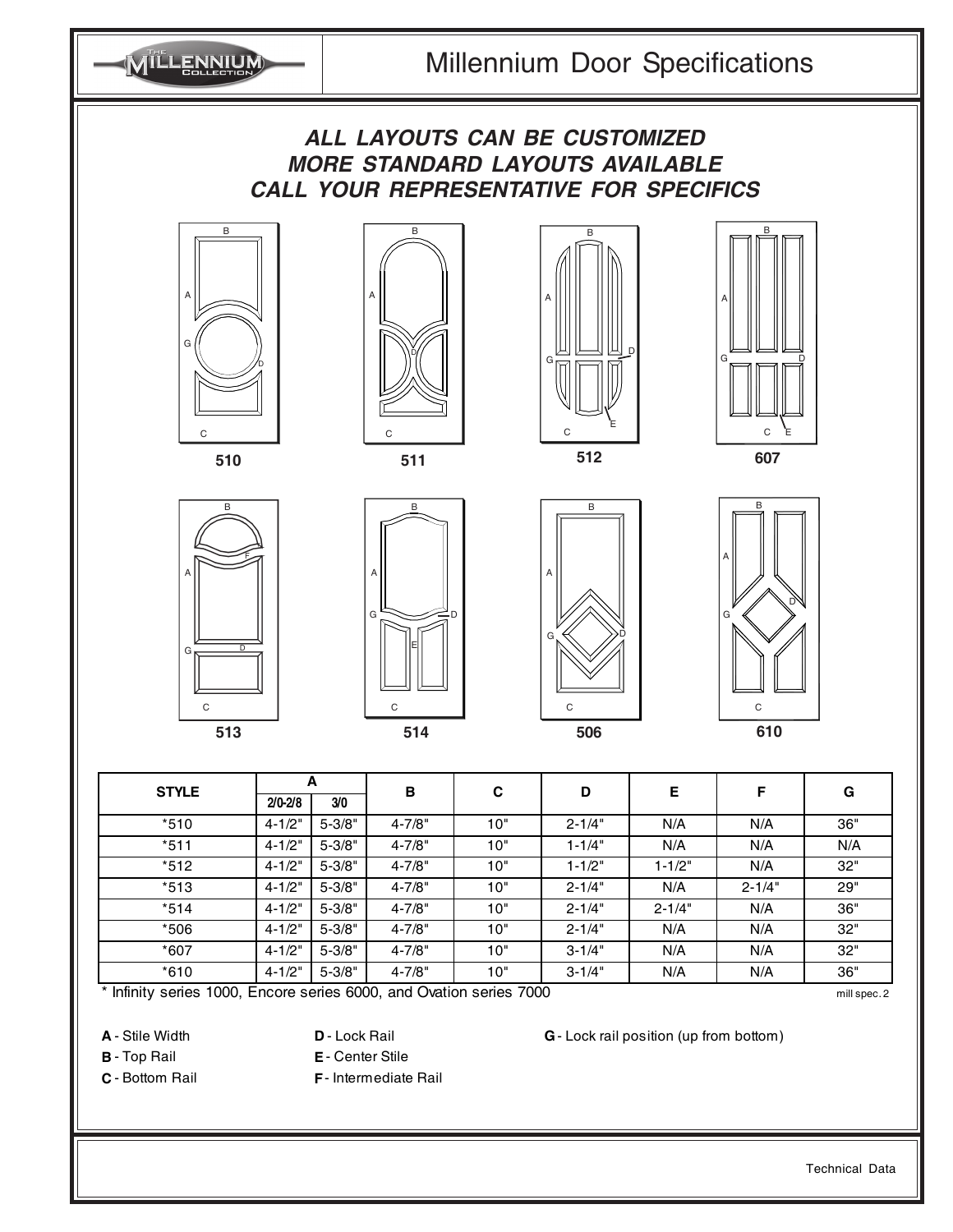

\*\* Ovation 8/0 has bottom panel, 7/8" raised panel, and round sticking standard

- 
- **B** Top Rail **E** Center Stile
- **C** Bottom Rail **F** Intermediate Rail

**A** - Stile Width **D** - Lock Rail **G** - Lock rail position (up from bottom)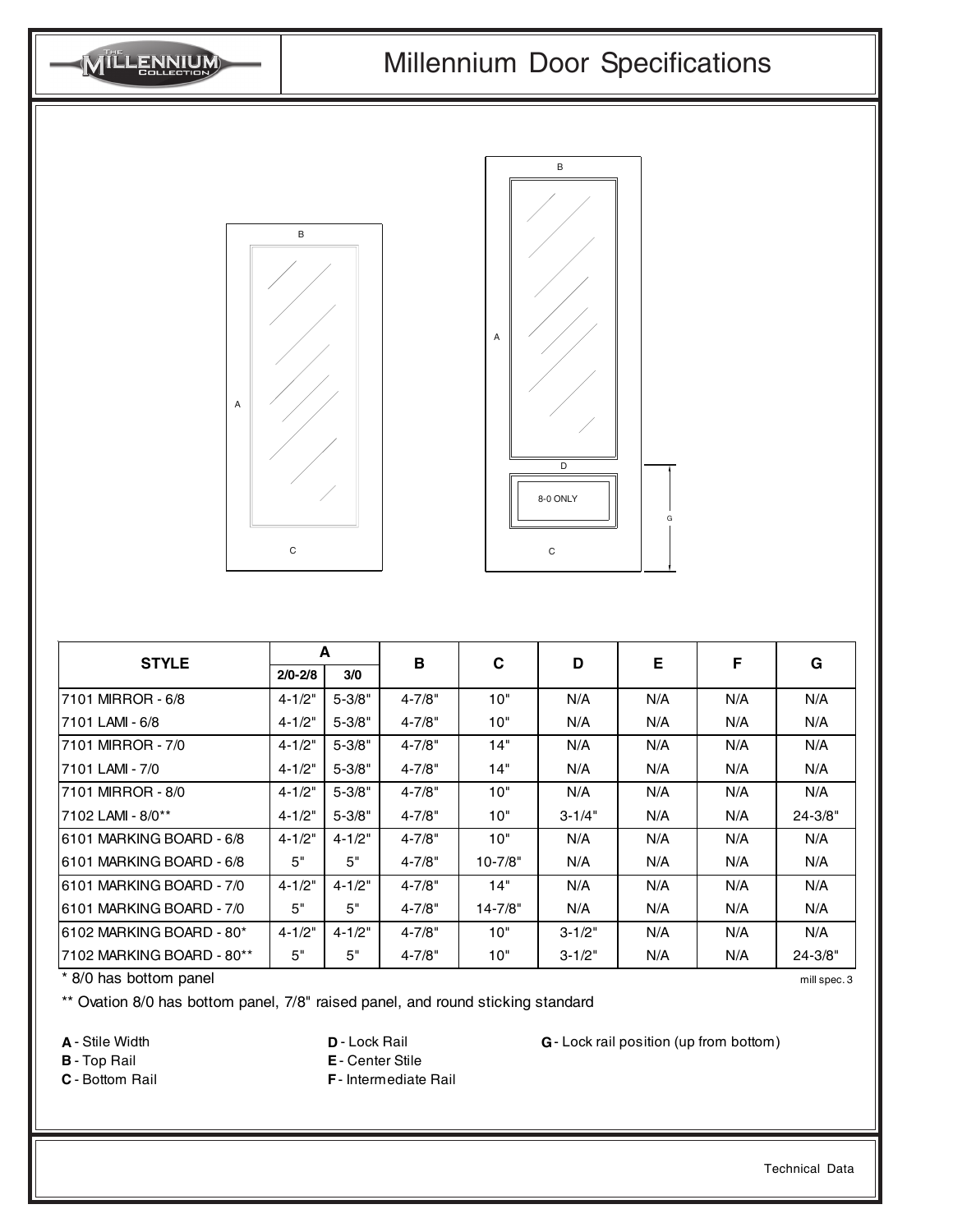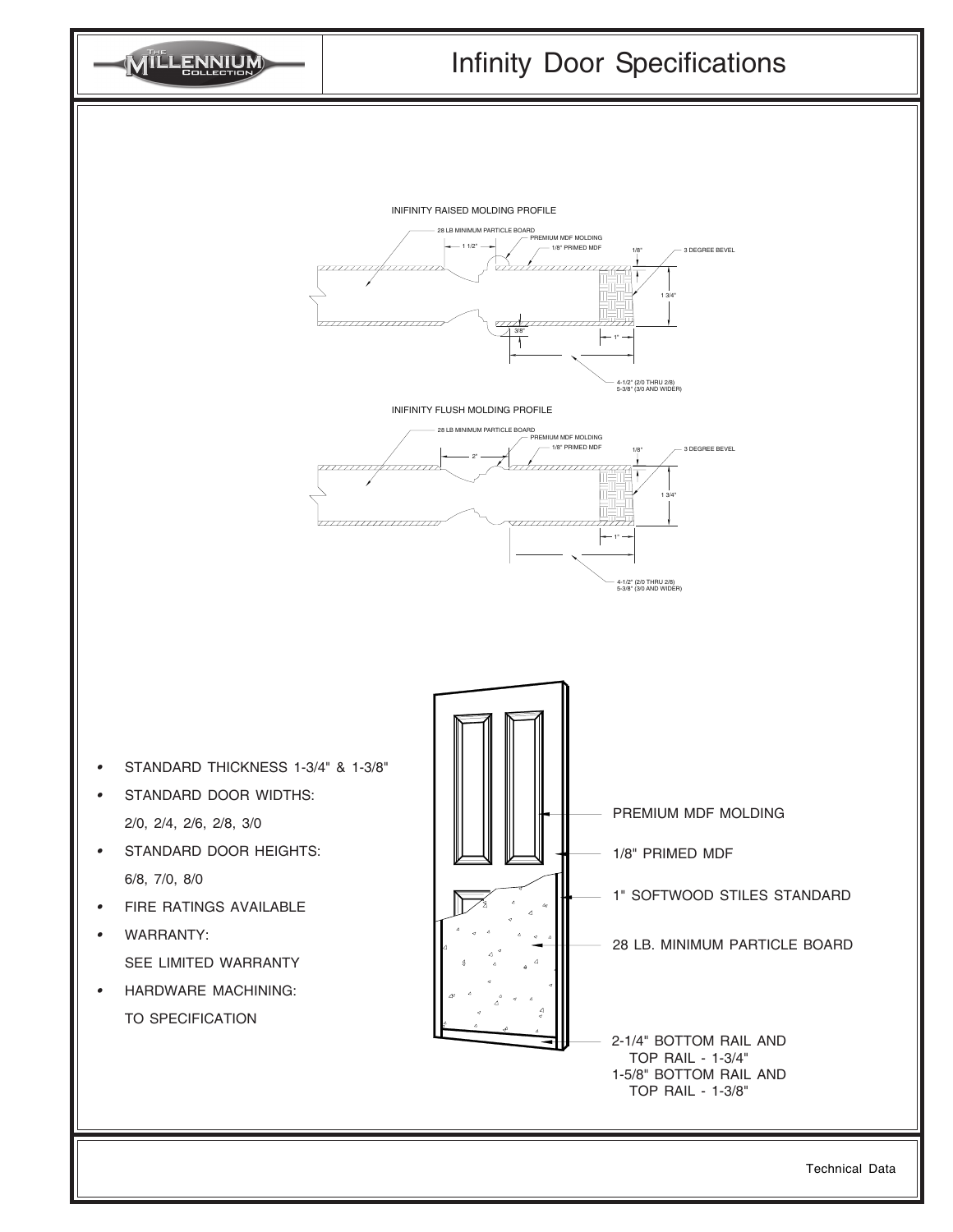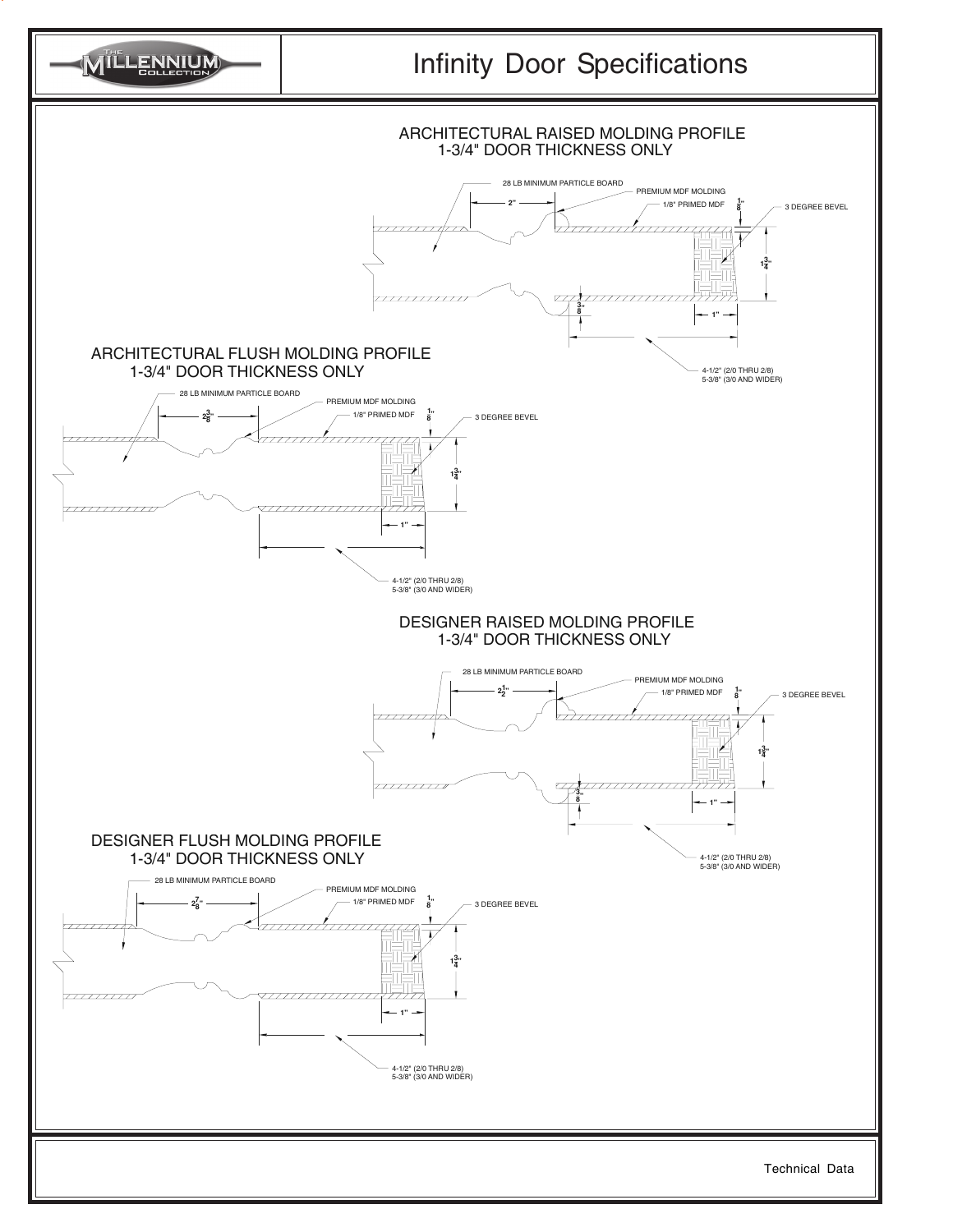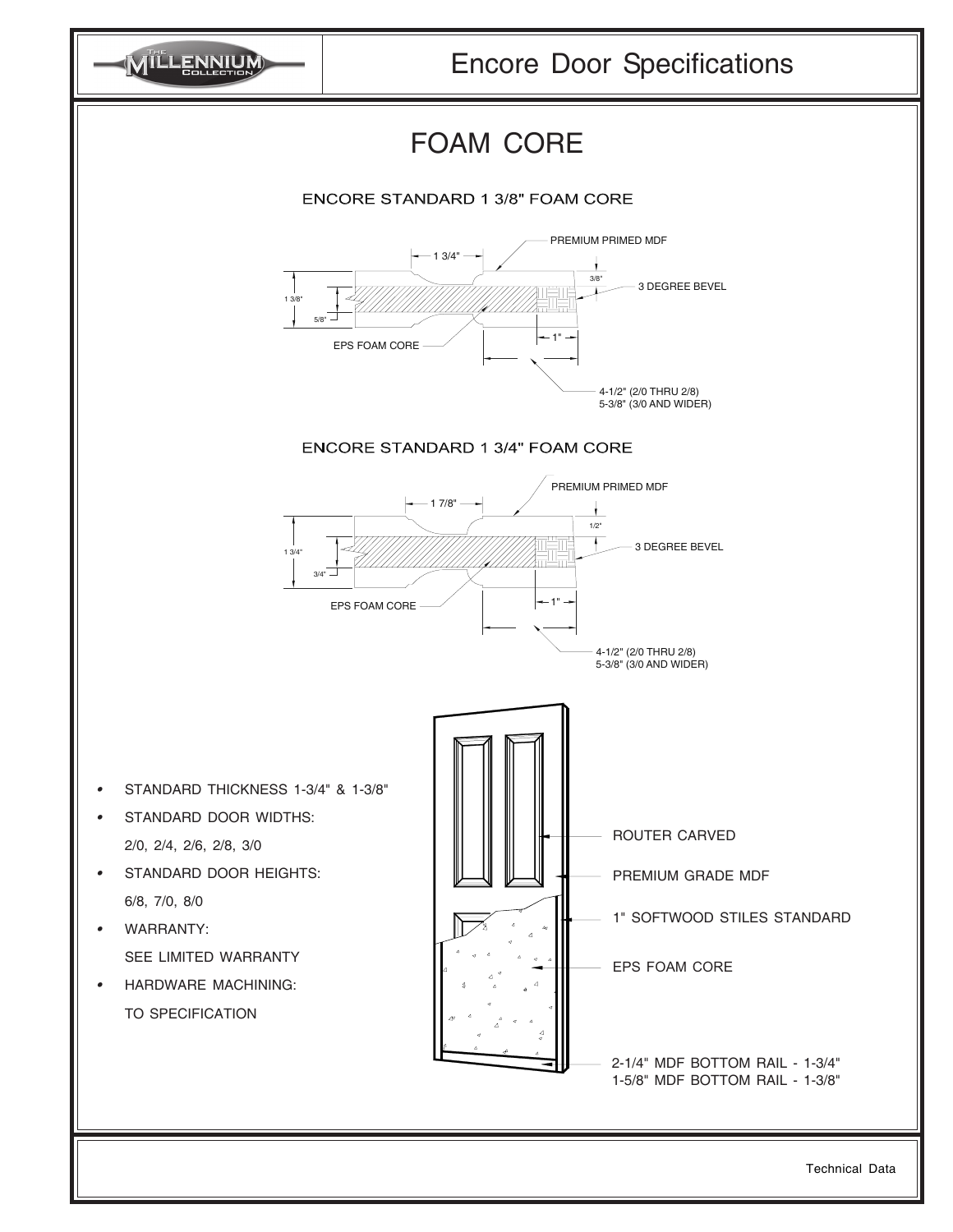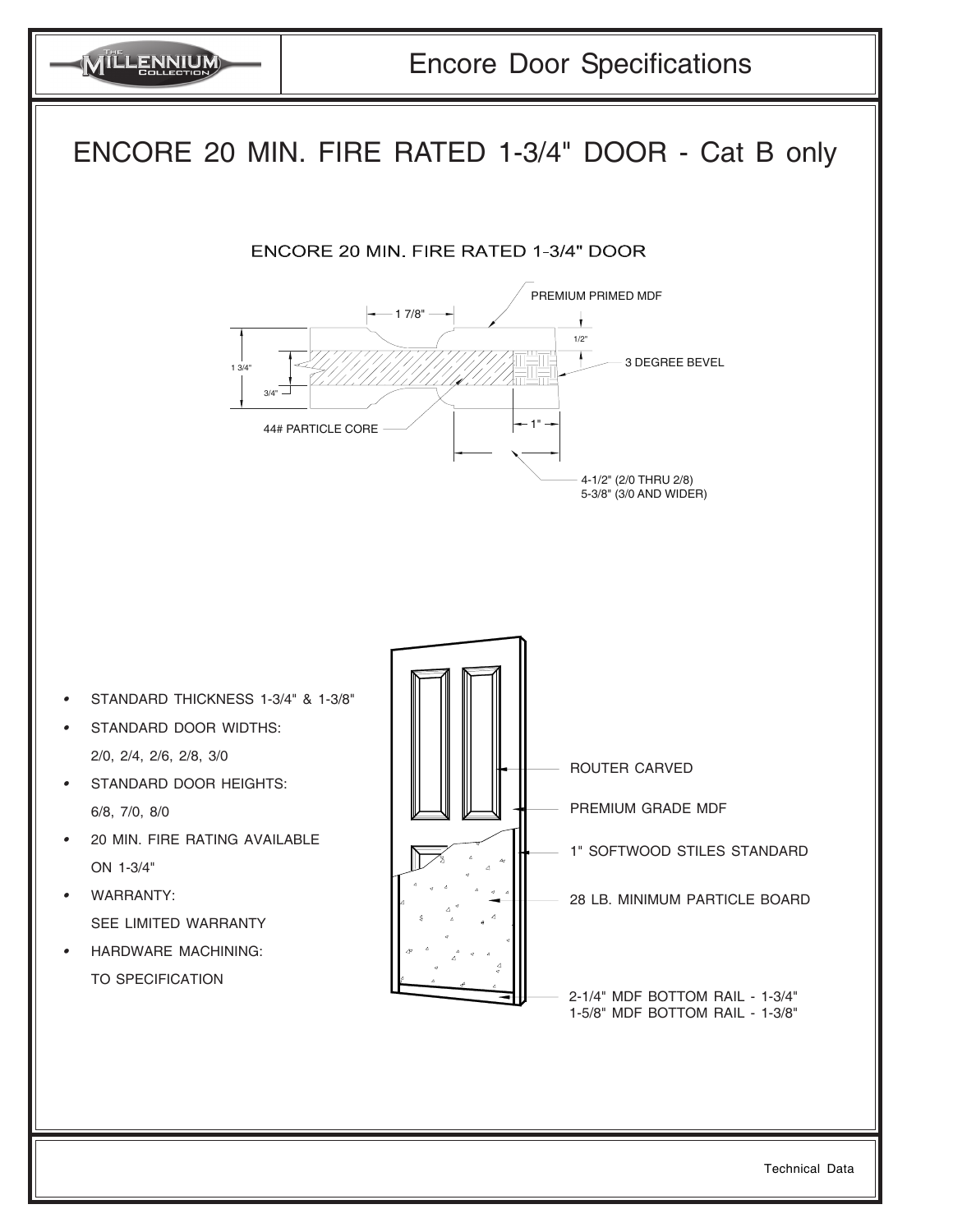